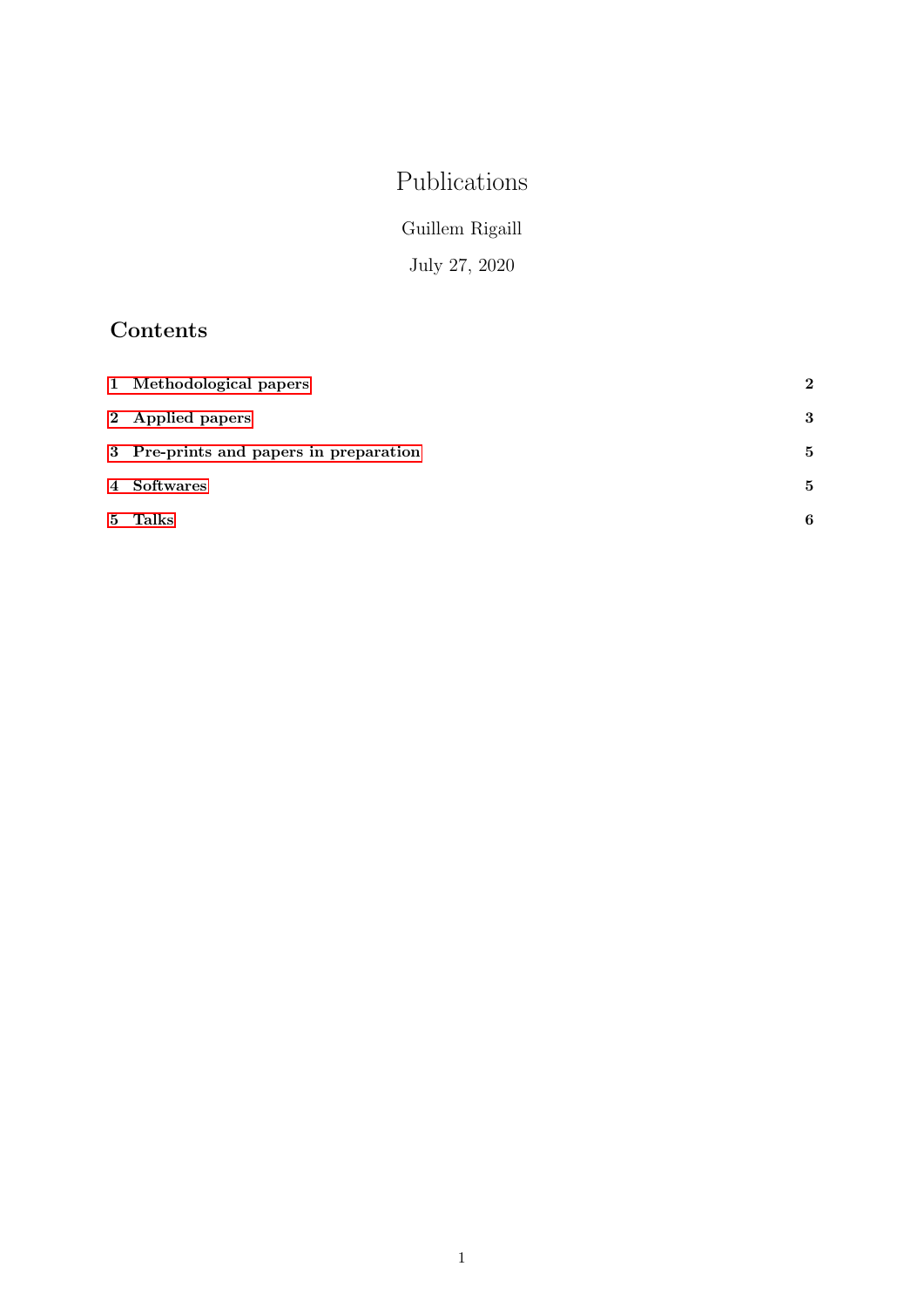### <span id="page-1-0"></span>1 Methodological papers

### In Journals

- [1] Toby Dylan Hocking, Guillem Rigaill, Paul Fearnhead, and Guillaume Bourque. "Generalized Functional Pruning Optimal Partitioning (GFPOP) for Constrained Changepoint Detection in Genomic Data". In: Journal of Statistical Software (accepted) (2020).
- [2] Toby Dylan Hocking, Guillem Rigaill, Paul Fearnhead, and Guillaume Bourque. "A log-linear time algorithm for constrained changepoint detection". In: JMLR (2020).
- [3] Audrey Hulot, Julien Chiquet, Florence Jaffrézic, and GUILLEM RIGAILL. "Fast tree aggregation" for consensus hierarchical clustering". In: **BMC bioinformatics** 21.1 (2020), pp. 1–12.
- [4] Christophe Ambroise, Alia Dehman, Pierre Neuvial, Guillem Rigaill, and Nathalie Vialaneix. "Adjacency-constrained hierarchical clustering of a band similarity matrix with application to Genomics." In: Algorithms for Molecular Biology (2019).
- [5] Alain Celisse, Guillemette Marot, Morgane Pierre-Jean, and GUILLEM RIGAILL. "New efficient algorithms for multiple change-point detection with reproducing kernels". In: Computational Statistics & Data Analysis 128 (2018), pp. 200–220.
- [6] Paul Fearnhead and GUILLEM RIGAILL. "Changepoint detection in the presence of outliers". In: Journal of the American Statistical Association (2018), pp. 1–15.
- [7] Julien Chiquet, Yves Grandvalet, and Guillem Rigaill. "On coding effects in regularized categorical regression". In: Statistical Modelling 16.3 (2016), pp. 228–237.
- [8] Robert Maidstone, Toby Hocking, GUILLEM RIGAILL, and Paul Fearnhead. "On optimal multiple changepoint algorithms for large data". In: Statistics and Computing (2016), pp. 1–15.
- [9] Julien Chiquet, Pierre Gutierrez, and Guillem Rigaill. "Fast tree inference with weighted fusion penalties". In: Journal of Computationnal and Graphical Statistics (2015).
- [10] Guillem Rigaill. "A pruned dynamic programming algorithm to recover the best segmentations with 1 to K max change-points." In: **Journal de la Société Française de Statistique** 156.4 (2015), pp. 150–175.
- [11] Alice Cleynen, The Minh Luong, Guillem Rigaill, and Gregory Nuel. "Fast estimation of the Integrated Completed Likelihood criterion for change-point detection problems with applications to Next-Generation Sequencing data". In: Signal Processing 98 (2014), pp. 233–242.
- [12] Alice Cleynen, Michel Koskas, Emilie Lebarbier, GUILLEM RIGAILL, and Stéphane Robin. "Segmentor3IsBack: an R package for the fast and exact segmentation of Seq-data." In: Algorithms for Molecular Biology 9 (2014), p. 6.
- [13] Franck Picard, Emilie Lebarbier, Mark Hoebeke, GUILLEM RIGAILL, Baba Thiam, and Stéphane Robin. "Joint segmentation, calling, and normalization of multiple CGH profiles". In: Biostatistics (2011).

#### In Proceedings

- [14] Toby Dylan Hocking, GUILLEM RIGAILL, and Guillaume Bourque. "PeakSeg: constrained optimal segmentation and supervised penalty learning for peak detection in count data". In: **Proceedings** of The 32nd International Conference on Machine Learning. 2015, pp. 324–332.
- [15] Guillem Rigaill, Toby Hocking, Jean-Philippe Vert, and Francis Bach. "Learning sparse penalties for change-point detection using max margin interval regression". In: Proceedings of The 30th International Conference on Machine Learning. 2013, pp. 172–180.
- <span id="page-1-1"></span>[16] GUILLEM RIGAILL, Emilie Lebarbier, and Stéphane Robin. "Exact posterior distributions over the segmentation space and model selection for multiple change-point detection problems". In: Proceedings of COMPSTAT'2010. Springer, 2010, pp. 557–564.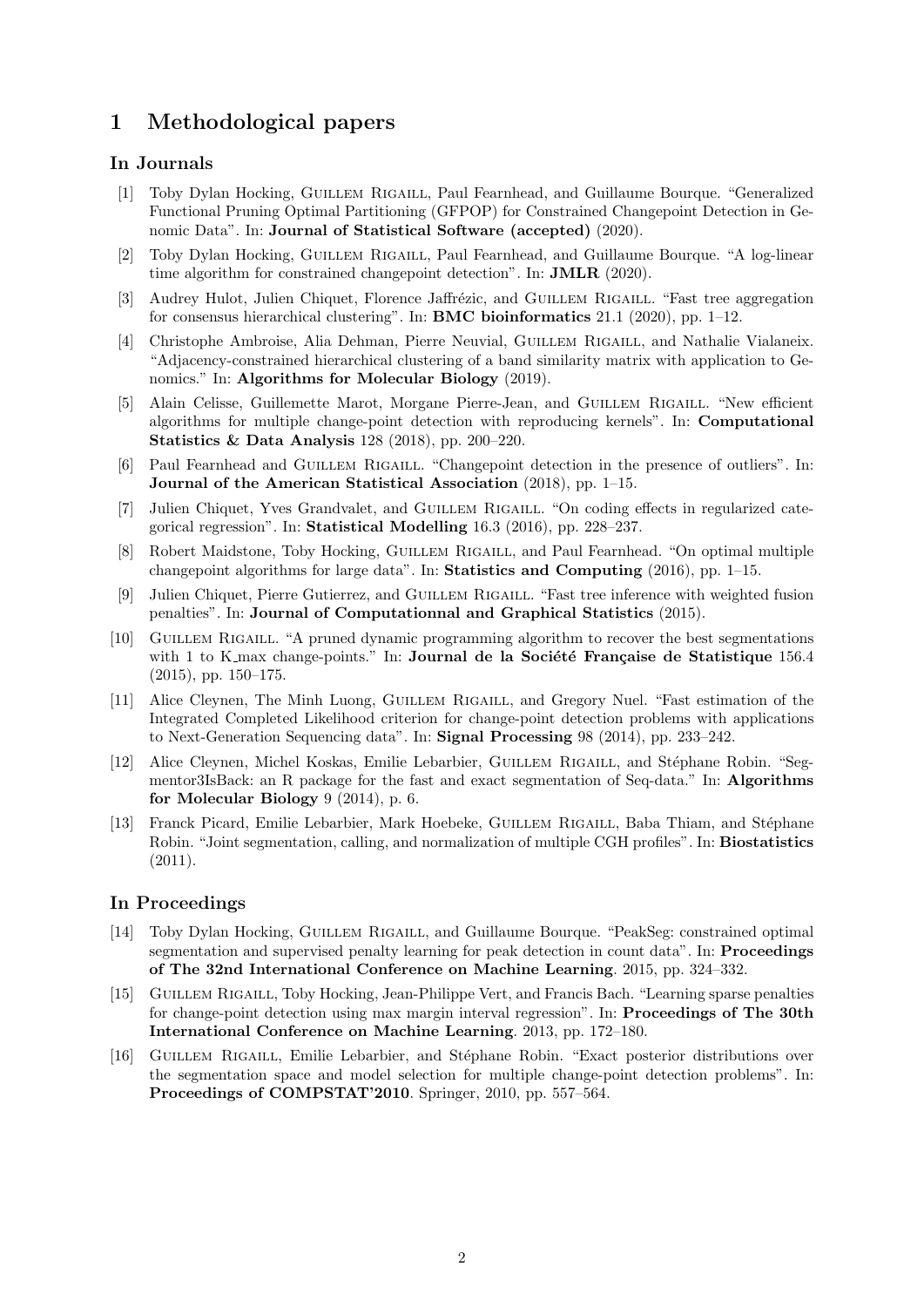### 2 Applied papers

#### In Bioinformatics

- [17] Bastien Malbert, GUILLEM RIGAILL, Veronique Brunaud, Claire Lurin, and Etienne Delannoy. "Bioinformatic Analysis of Chloroplast Gene Expression and RNA Posttranscriptional Maturations Using RNA Sequencing". In: Plastids. Springer, 2018, pp. 279–294.
- [18] GUILLEM RIGAILL, Sandrine Balzergue, Véronique Brunaud, Eddy Blondet, Andrea Rau, Odile Rogier, José Caius, Cathy Maugis-Rabusseau, Ludivine Soubigou-Taconnat, Sébastien Aubourg, Lurin Claire, Martin-Magniette Marie-Laure, and Delannoy Etienne. "Synthetic data sets for the identification of key ingredients for RNA-seq differential analysis". In: Briefings in bioinformatics (2016).
- [19] Morgane Pierre-Jean, Guillem Rigaill, and Pierre Neuvial. "Performance evaluation of DNA copy number segmentation methods". In: Briefings in bioinformatics (2014), bbu026.
- [20] GUILLEM RIGAILL, Emilie Lebarbier, and Stephane Robin. "Exact posterior distributions and model selection criteria for multiple change-point detection problems". In: Statistics and Computing 22.4 (2012), pp. 917–929.
- [21] Rim Zaag, Jean Philippe Tamby, Cécile Guichard, Zakia Tariq, GUILLEM RIGAILL, Etienne Delannoy, Jean-Pierre Renou, Sandrine Balzergue, Tristan Mary-Huard, Sébastien Aubourg, ML Martin-Magniette, and V Brunaud. "GEM2Net: from gene expression modeling to-omics networks, a new CATdb module to investigate Arabidopsis thaliana genes involved in stress response". In: Nucleic acids research (2014), gku1155.
- [22] Toby D Hocking, Valentina Boeva, Guillem Rigaill, Gudrun Schleiermacher, Isabelle Janoueix-Lerosey, Olivier Delattre, Wilfrid Richer, Franck Bourdeaut, Miyuki Suguro, Masao Seto, and F Bach. "SegAnnDB: interactive Web-based genomic segmentation". In: Bioinformatics 30.11 (2014), pp. 1539–1546.
- [23] Jorma J de Ronde, Guillem Rigaill, Sven Rottenberg, Sjoerd Rodenhuis, and Lodewyk FA Wessels. "Identifying subgroup markers in heterogeneous populations". In: **Nucleic acids research** (2013), gkt845.
- [24] Guillem Rigaill, Sidney Cadot, Roelof JC Kluin, Zheng Xue, Rene Bernards, Ian J Majewski, and Lodewyk FA Wessels. "A regression model for estimating DNA copy number applied to capture sequencing data". In: Bioinformatics 28.18 (2012), pp. 2357–2365.
- [25] Tatiana Popova, Elodie Manié, Dominique Stoppa-Lyonnet, GUILLEM RIGAILL, Emmanuel Barillot, and Marc-Henri Stern. "Genome Alteration Print (GAP): a tool to visualize and mine complex cancer genomic profiles obtained by SNP arrays". In: Genome Biology 10.11 (2009), R128–R128.
- [26] Guillem Rigaill, Philippe Hup´e, Anna Almeida, Philippe La Rosa, Jean-Philippe Meyniel, Charles Decraene, and Emmanuel Barillot. "ITALICS: an algorithm for normalization and DNA copy number calling for Affymetrix SNP arrays". In: Bioinformatics 24.6 (2008), pp. 768–774.

#### In Biology

- [27] Vanesa S Garcia de la Torre, Clarisse Majorel-Loulergue, GUILLEM RIGAILL, Dubiel A Gonzalez, Ludivine Soubigou-Taconnat, Yohan Pillon, Louise Barreau, Bruno Fogliani, Valérie Burtet-Sarramegna, Sylvain Merlot, et al. "Wide cross-species RNA-Seq comparison reveals a highly conserved role for Ferroportins in nickel hyperaccumulation in plants". In: New Phytologist (accepted) (2020).
- [28] Marc-André Lemay, Davoud Torkamaneh, GUILLEM RIGAILL, Brian Boyle, Adrian O Stec, Robert M Stupar, and François Belzile. "Screening populations for copy number variation using genotypingby-sequencing: a proof of concept using soybean fast neutron mutants". In: BMC genomics 20.1  $(2019)$ , pp. 1–16.
- [29] Sylvie Maubant, Brisson Tahtouh Tania, Am´elie, Virginie Maire, Fariba N´emati, Bruno Tesson, Mengliang Ye, GUILLEM RIGAILL, Maïté Noizet, Aurélie Dumont, David Gentien, Marty-Prouvost Bérengère, de Koning Leanne, Sardar Faisal Mahmood, Didier Decaudin, Francisco Cruzalegui, Tucker Gordon C, Sergio Roman-Roman, and Thierry. Dubois. "LRP5 regulates the expression of STK40, a new potential target in triple-negative breast cancers". In: Oncotarget (2018).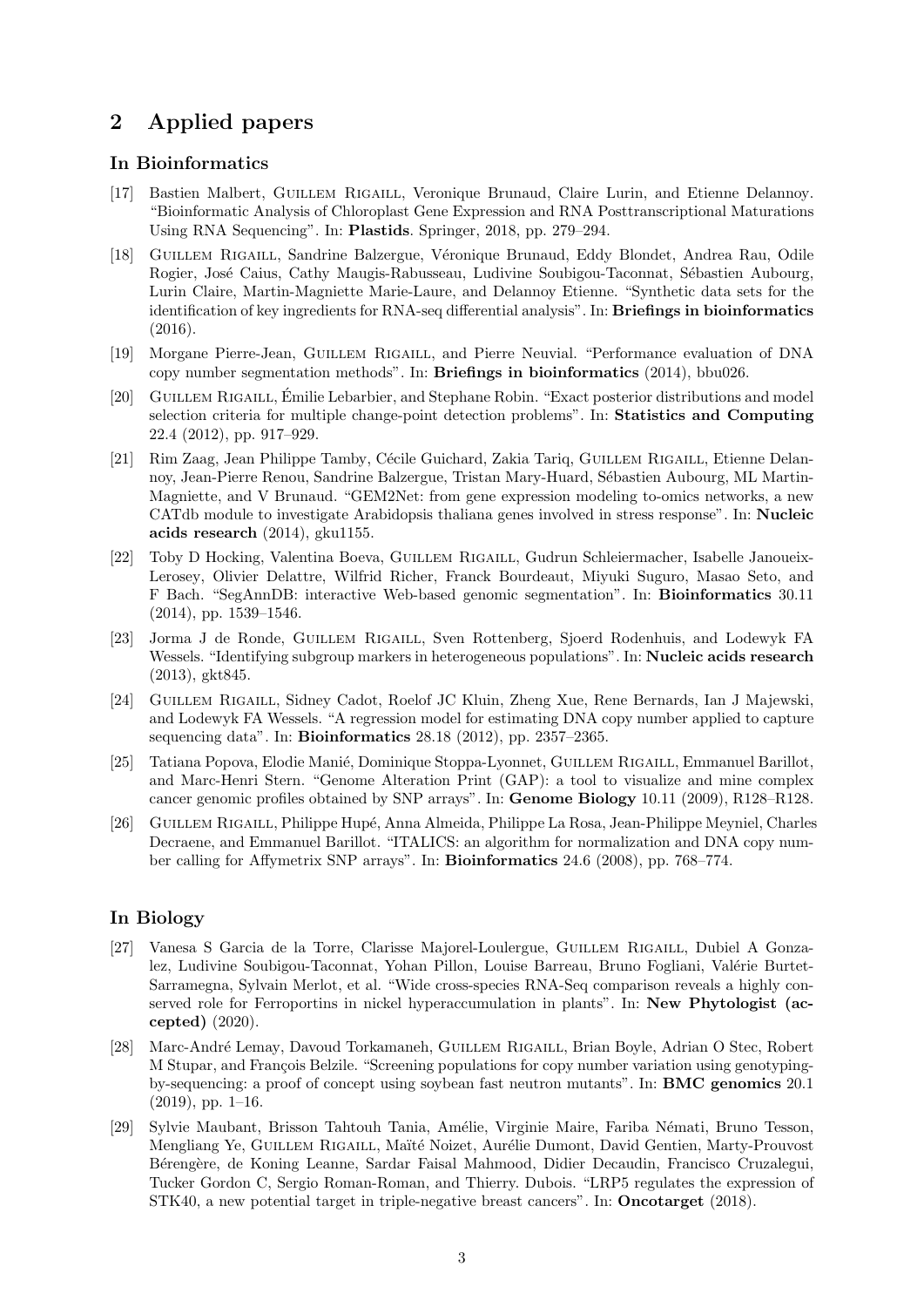- [30] Virginie Maire, Faisal Mahmood, GUILLEM RIGAILL, Mengliang Ye, Amélie Brisson, Fariba Némati, David Gentien, Gordon C Tucker, Sergio Roman-Roman, and Thierry Dubois. "LRP8 is overexpressed in estrogen-negative breast cancers and a potential target for these tumors". In: Cancer medicine (2018).
- [31] Elise Albert, Renaud Duboscq, Muriel Latreille, Sylvain Santoni, Matthieu Beukers, Jean-Paul Bouchet, Fréderique Bitton, Justine Gricourt, Charles Poncet, Véronique Gautier, José M Jiménez-Gómez, GUILLEM RIGAILL, and Mathilde. Causse. "Allele specific expression and genetic determinants of transcriptomic variations in response to mild water deficit in tomato". In: The Plant Journal (2018).
- [32] Andrew Lloyd, Aurélien Blary, Delphine Charif, Catherine Charpentier, Joseph Tran, Sandrine Balzergue, Etienne Delannoy, GUILLEM RIGAILL, and Eric Jenczewski. "Homoeologous exchanges cause extensive dosage-dependent gene expression changes in an allopolyploid crop". In: New Phytologist (2018).
- [33] Jean-Tristan Brandenburg, Tristan Mary-Huard, GUILLEM RIGAILL, Sarah J Hearne, Hélène Corti, Johann Joets, Clémentine Vitte, Alain Charcosset, Stéphane D Nicolas, and Maud I Tenaillon. "Independent introductions and admixtures have contributed to adaptation of European maize and its American counterparts". In: PLoS genetics 13.3 (2017), e1006666.
- [34] Damien Guillaumot, Mauricio Lopez-Obando, Kevin Baudry, Alexandra Avon, Guillem Rigaill, And´eol Falcon de Longevialle, Benjamin Broche, Mizuki Takenaka, Richard Berthom´e, Geert De Jaeger, et al. "Two interacting PPR proteins are major Arabidopsis editing factors in plastid and mitochondria". In: Proceedings of the National Academy of Sciences 114.33 (2017), pp. 8877– 8882.
- [35] Anne-Sophie Dumas, Ludivine Taconnat, Evangelos Barbas, GUILLEM RIGAILL, Olivier Catrice, Delphine Bernard, Abdelilah Benamar, David Macherel, Abdelhak El Amrani, and Richard Berthom´e. "Unraveling the early molecular and physiological mechanisms involved in response to phenanthrene exposure". In: BMC genomics 17.1 (2016), p. 818.
- [36] Céline Baldeyron, Amélie Brisson, Bruno Tesson, Fariba Némati, Stéphane Koundrioukoff, Elie Saliba, Leanne De Koning, Elise Martel, Mengliang Ye, Guillem Rigaill, D Meseure, A Nicolas, D Gentien, D Decaudin, M Debatisse, S Depil, F Cruzalegui, A Pierré, S Roman-Roman, GC Tucker, and T Dubois. "TIPIN depletion leads to apoptosis in breast cancer cells". In: Molecular oncology (2015).
- [37] Sylvie Maubant, Bruno Tesson, Virginie Maire, Mengliang Ye, Guillem Rigaill, David Gentien, Francisco Cruzalegui, Gordon C Tucker, Sergio Roman-Roman, and Thierry Dubois. "Transcriptome analysis of Wnt3a-treated triple-negative breast cancer cells". In: PloS one 10.4 (2015), e0122333.
- [38] Virginie Maire, Fariba Némati, Marion Richardson, Anne Vincent-Salomon, Bruno Tesson, GUILLEM RIGAILL, Eléonore Gravier, Bérengère Marty-Prouvost, Leanne De Koning, Guillaume Lang, D Gentien, A Dumont, E Barillot, E Marangoni, D Decaudin, S Roman-Roman, A Pierré, F Cruzalegui, S Depil, GC Tucker, and T. Dubois. "Polo-like kinase 1: a potential therapeutic option in combination with conventional chemotherapy for the management of patients with triple-negative breast cancer". In: Cancer research 73.2 (2013), pp. 813–823.
- [39] Anne Vincent-Salomon, Vanessa Benhamo, Eléonore Gravier, GUILLEM RIGAILL, Nadège Gruel, Stéphane Robin, Yann de Rycke, Odette Mariani, Gaëlle Pierron, David Gentien, F Reyal, P Cottu, A Fourquet, R Rouzier, X Sastre-Garau, and O. Delattre. "Genomic instability: a stronger prognostic marker than proliferation for early stage luminal breast carcinomas". In: PloS one 8.10 (2013).
- [40] Virginie Maire, Céline Baldeyron, Marion Richardson, Bruno Tesson, Anne Vincent-Salomon, Eléonore Gravier, Bérengère Marty-Prouvost, Leanne De Koning, GUILLEM RIGAILL, Aurélie Dumont, D Gentien, E Barillot, S Roman-Roman, S Depil, F Cruzalegui, A Pierré, GC Tucker, and T. Dubois. "TTK/hMPS1 is an attractive therapeutic target for triple-negative breast cancer". In: Plos One 8.5 (2013).
- [41] Aurore Toullec, Damien Gerald, Gilles Despouy, Brigitte Bourachot, Melissa Cardon, Sylvain Lefort, Marion Richardson, Guillem Rigaill, Maria-Carla Parrini, Carlo Lucchesi, D Bellanger, MH Stern, T Dubois, X Sastre-Garau, O Delattre, A Vincent-Salomon, and F. Mechta-Grigoriou. "Oxidative stress promotes myofibroblast differentiation and tumour spreading". In: EMBO molecular medicine 2.6 (2010), pp. 211–230.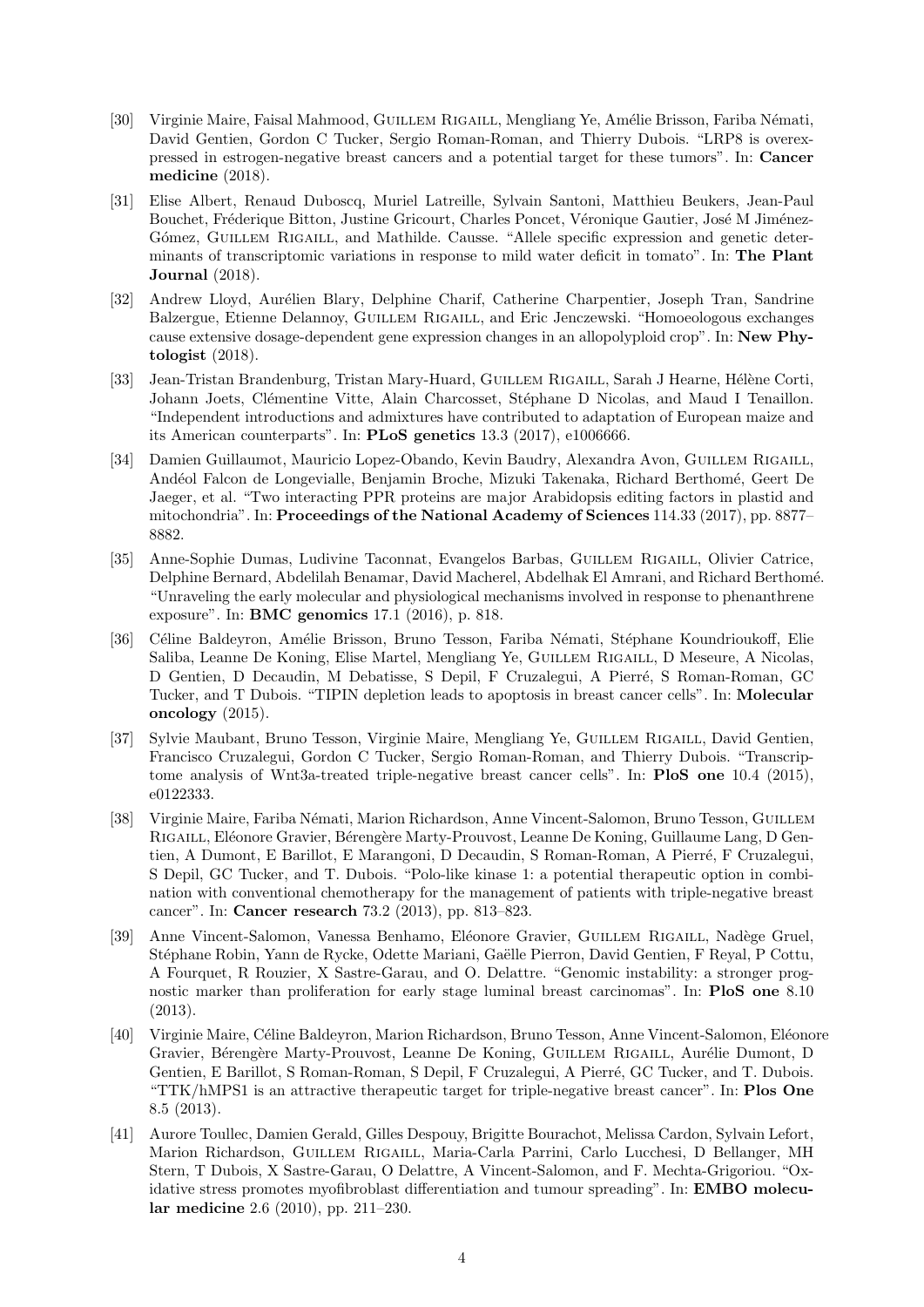- [42] Floria Lizárraga, Renaud Poincloux, Maryse Romao, Guillaume Montagnac, Gaëlle Le Dez, Isabelle Bonne, GUILLEM RIGAILL, Graça Raposo, and Philippe Chavrier. "Diaphanous-related formins are required for invadopodia formation and invasion of breast tumor cells". In: Cancer research 69.7 (2009), pp. 2792–2800.
- [43] Bérengère Marty, Virginie Maire, Eléonore Gravier, GUILLEM RIGAILL, Anne Vincent-Salomon, Marion Kappler, Ingrid Lebigot, Fathia Djelti, Audrey Tourdès, Pierre Gestraud, P Hupé, E Barillot, F Cruzalegui, GC Tucker, MH Stern, JP Thiery, JA Hickman, and T. Dubois. "Frequent PTEN genomic alterations and activated phosphatidylinositol 3-kinase pathway in basal-like breast cancer cells". In: Breast Cancer Res 10.6 (2008), R101.
- [44] Marc A Bollet, Nicolas Servant, Pierre Neuvial, Charles Decraene, Ingrid Lebigot, Jean-Philippe Meyniel, Yann De Rycke, Alexia Savignoni, GUILLEM RIGAILL, Philippe Hupé, A Fourquet, B Sigal-Zafrani, E Barillot, and JP. Thiery. "High-resolution mapping of DNA breakpoints to define true recurrences among ipsilateral breast cancers". In: Journal of the National Cancer Institute 100.1 (2008), pp. 48–58.

### <span id="page-4-0"></span>3 Pre-prints and papers in preparation

### Pre-publications

[45] GUILLEM RIGAILL. "Pruned dynamic programming for optimal multiple change-point detection". In: arXiv preprint arXiv:1004.088 (2010).

### In preparation

- [46] Vincent Runge, Toby Dylan Hocking, Gaetano Romano, Fatemeh Afghah, Paul Fearnhead, and Guillem Rigaill. "gfpop: an R Package for Univariate Graph-Constrained Change-point Detection". In: arXiv preprint arXiv:2002.03646 (2020).
- [47] Gaetano Romano, Guillem Rigaill, Vincent Runge, and Paul Fearnhead. "Detecting Abrupt Changes in the Presence of Local Fluctuations and Autocorrelated Noise". In: arXiv preprint arXiv:2005.01379 (2020).

### <span id="page-4-1"></span>4 Softwares

### Packages R

- [49] Guillem Rigaill, Toby Hocking, Robert Maidstone, and Paul Fearnhead. Fpop. [https://cran.](https://cran.r-project.org/web/packages/fpop/index.html) [r- project.org/web/packages/fpop/index.html](https://cran.r-project.org/web/packages/fpop/index.html). R package for segmentation using optimal partionning and function pruning. 2018.
- [50] Paul Fearnhead and Guillem Rigaill. robseg. [https://github.com/guillemr/robust- fpop](https://github.com/guillemr/robust-fpop). R package for changepoint detection in the presence of outliers. 2017.
- [51] Julien Chiquet, Valentin Dervieux, and Guillem Rigaill. AriCode. [https://CRAN.R-project.org/](https://CRAN.R-project.org/package=aricode) [package=aricode](https://CRAN.R-project.org/package=aricode). aricode: a package for efficient computations ofstandard clustering comparison measures. 2018.
- [52] Audrey Hulot, Julien Chiquet, and Guillem Rigaill. MergeTree. [https://CRAN.R-project.org/](https://CRAN.R-project.org/package=mergeTress) [package=mergeTress](https://CRAN.R-project.org/package=mergeTress). mergeTrees: Aggregating Trees. 2018.
- [53] Pierre. Gutierrez, Guillem Rigaill, and Julien Chiquet. Fused-Anova. [https : / / r forge . r](https://r-forge.r-project.org/projects/fusedanova/)  [project . org / projects / fusedanova/](https://r-forge.r-project.org/projects/fusedanova/). This package adjusts a penalized ANOVA model with Fused-LASSO penality. 2013.
- [54] Toby Hocking and Guillem Rigaill. PeakSegDP. <https://github.com/tdhock/PeakSegDP>. Peak detection via Constrained Optimal Segmentation (Dynamic Programming algorithm). 2014.
- [55] Alice Cleynen, Emilie Lebarbier, Michel Koskas, Guillem Rigaill, and Stéphane Robin. Segmentor3IsBack. <https://CRAN.R-project.org/package=Segmentor3IsBack>. R package for the segmentation of RNAseq profiles. 2014.
- [56] M Pierre-Jean, Pierre Neuvial, and G Rigaill. jointSeg. [https://CRAN.R-project.org/package=](https://CRAN.R-project.org/package=jointSeg) [jointSeg](https://CRAN.R-project.org/package=jointSeg). jointseg: Joint Segmentation of Multivariate (Copy Number) Signals. 2015.